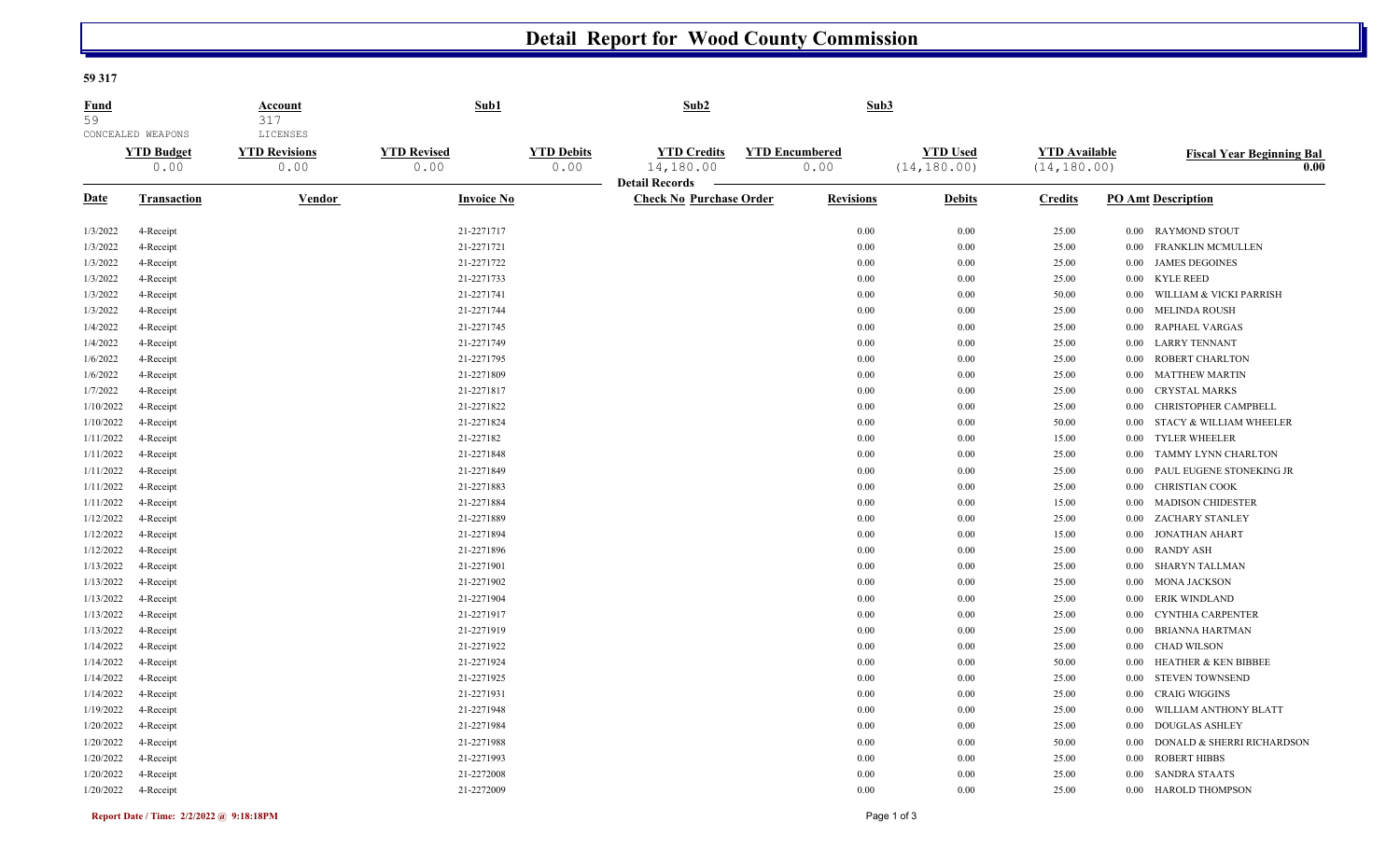|                        | <b>Detail Report for Wood County Commission</b> |                                            |                            |                               |                                                         |                               |                                |                                     |                                                    |           |  |  |
|------------------------|-------------------------------------------------|--------------------------------------------|----------------------------|-------------------------------|---------------------------------------------------------|-------------------------------|--------------------------------|-------------------------------------|----------------------------------------------------|-----------|--|--|
| 1/24/2022              | 4-Receipt                                       |                                            | 21-2272030                 |                               |                                                         | 0.00                          | 0.00                           | 25.00                               | <b>BRIAN CHRISTOPHER HANNAH</b><br>$0.00\,$        |           |  |  |
| 1/24/2022              | 4-Receipt                                       |                                            | 21-2272032                 |                               |                                                         | 0.00                          | 0.00                           | 50.00                               | TYLER DALLAS EVANS & ROBERT DALLAS EVA<br>$0.00\,$ |           |  |  |
| 1/24/2022              | 4-Receipt                                       |                                            | 21-2272047                 |                               |                                                         | 0.00                          | 0.00                           | 15.00                               | <b>BROCK DELANEY</b><br>$0.00\,$                   |           |  |  |
| 1/24/2022              | 4-Receipt                                       |                                            | 21-2272048                 |                               |                                                         | 0.00                          | 0.00                           | 15.00                               | 0.00 BLAKE UPPOLE                                  |           |  |  |
| 1/24/2022              | 4-Receipt                                       |                                            | 21-2272049                 |                               |                                                         | 0.00                          | 0.00                           | 15.00                               | 0.00 JAMES PADDEN                                  |           |  |  |
| 1/24/2022              | 4-Receipt                                       |                                            | 21-2272050                 |                               |                                                         | 0.00                          | 0.00                           | 50.00                               | 0.00 CHARLES SEITA & DEBRA SANDIFER                |           |  |  |
| 1/24/2022              | 4-Receipt                                       |                                            | 21-2272051                 |                               |                                                         | 0.00                          | 0.00                           | 25.00                               | 0.00 MONA LISA UPPOLE                              |           |  |  |
|                        |                                                 |                                            |                            | 4-Receipt                     |                                                         |                               |                                | 1,165.00                            |                                                    |           |  |  |
|                        |                                                 |                                            | Totals For 59 317          |                               |                                                         |                               |                                | 1,165.00                            | <b>Balance Period 7</b>                            | 14,180.00 |  |  |
| 59 330                 |                                                 |                                            |                            |                               |                                                         |                               |                                |                                     |                                                    |           |  |  |
| $rac{\text{Fund}}{59}$ |                                                 | Account<br>330                             | Sub1                       |                               | Sub2                                                    | Sub3                          |                                |                                     |                                                    |           |  |  |
|                        | CONCEALED WEAPONS<br><b>YTD Budget</b>          | SHERIFF'S EARNINGS<br><b>YTD Revisions</b> | <b>YTD Revised</b>         | <b>YTD Debits</b>             | <b>YTD Credits</b>                                      | <b>YTD Encumbered</b>         | <b>YTD Used</b>                | <b>YTD Available</b>                | <b>Fiscal Year Beginning Bal</b>                   |           |  |  |
|                        | 0.00                                            | 0.00                                       | 0.00                       | 0.00                          | 185.00                                                  | 0.00                          | (185.00)                       | (185.00)                            |                                                    | 0.00      |  |  |
| <u>Date</u>            | <b>Transaction</b>                              | <b>Vendor</b>                              | <b>Invoice No</b>          |                               | <b>Detail Records</b><br><b>Check No Purchase Order</b> | <b>Revisions</b>              | <b>Debits</b>                  | <b>Credits</b>                      | <b>PO Amt Description</b>                          |           |  |  |
| 1/5/2022               | 4-Receipt                                       |                                            | 21-2271784                 |                               |                                                         | 0.00                          | 0.00                           | 5.00                                | 0.00 SAMANTHA FRONTZ                               |           |  |  |
|                        |                                                 |                                            |                            | 4-Receipt                     |                                                         |                               |                                | 5.00                                |                                                    |           |  |  |
|                        |                                                 |                                            | Totals For 59 330          |                               |                                                         |                               |                                | 5.00                                | <b>Balance Period 7</b>                            | 185.00    |  |  |
| 59 706 40 232          |                                                 |                                            |                            |                               |                                                         |                               |                                |                                     |                                                    |           |  |  |
| <u>Fund</u>            |                                                 | <b>Account</b>                             | Sub1                       |                               | Sub2                                                    | Sub3                          |                                |                                     |                                                    |           |  |  |
| 59                     | CONCEALED WEAPONS                               | 706<br>CONCEALED WEAPONS                   | 40                         | CONTRACTURAL SERVICES         | 232<br>BANK CHARGES                                     |                               |                                |                                     |                                                    |           |  |  |
|                        |                                                 |                                            |                            |                               |                                                         |                               |                                |                                     |                                                    |           |  |  |
|                        | <b>YTD Budget</b><br>0.00                       | <b>YTD Revisions</b><br>0.00               | <b>YTD Revised</b><br>0.00 | <b>YTD Debits</b><br>1,045.00 | <b>YTD Credits</b><br>0.00                              | <b>YTD Encumbered</b><br>0.00 | <b>YTD Used</b><br>(1, 045.00) | <b>YTD</b> Available<br>(1, 045.00) | <b>Fiscal Year Beginning Bal</b>                   | 0.00      |  |  |
| Date                   | <b>Transaction</b>                              | <b>Vendor</b>                              | <b>Invoice No</b>          |                               | <b>Detail Records</b><br><b>Check No Purchase Order</b> | <b>Revisions</b>              | <b>Debits</b>                  | <b>Credits</b>                      | <b>PO Amt Description</b>                          |           |  |  |
| 1/5/2022               | 2-Invoice                                       | SHERIFF OF WOOD COUNTY                     | 01052022                   |                               | 2472                                                    | 0.00                          | 220.00                         | 0.00                                | <b>DEPUTY</b><br>$0.00\,$                          |           |  |  |
| 1/5/2022               | 2-Invoice                                       | SHERIFF OF WOOD COUNTY                     | 01052022A                  |                               | 2473                                                    | 0.00                          | 105.00                         | $0.00\,$                            | 0.00 COUNTY                                        |           |  |  |
|                        |                                                 |                                            |                            | 2-Invoice                     |                                                         |                               | 325.00                         |                                     |                                                    |           |  |  |
|                        |                                                 |                                            |                            | Totals For 59 706 40 232      |                                                         |                               | 325.00                         |                                     | <b>Balance Period 7</b>                            | 1,045.00  |  |  |
| 59 706 40 240          |                                                 |                                            |                            |                               |                                                         |                               |                                |                                     |                                                    |           |  |  |
| <b>Fund</b>            |                                                 | <b>Account</b>                             | Sub1                       |                               | Sub2                                                    | Sub3                          |                                |                                     |                                                    |           |  |  |
| 59                     |                                                 | 706                                        | 40                         |                               | 240                                                     |                               |                                |                                     |                                                    |           |  |  |
|                        | CONCEALED WEAPONS                               | CONCEALED WEAPONS                          |                            | CONTRACTURAL SERVICES         | REFUNDS/REIMBURSEMENTS                                  |                               |                                |                                     |                                                    |           |  |  |
|                        | <b>YTD Budget</b>                               | <b>YTD Revisions</b>                       | <b>YTD Revised</b>         | <b>YTD Debits</b>             | <b>YTD Credits</b>                                      | <b>YTD Encumbered</b>         | <b>YTD Used</b>                | <b>YTD</b> Available                | <b>Fiscal Year Beginning Bal</b>                   |           |  |  |
|                        | 0.00                                            | 0.00                                       | 0.00                       | 148.09                        | 0.00<br><b>Detail Records</b>                           | 0.00                          | (148.09)                       | (148.09)                            |                                                    | 0.00      |  |  |
| <b>Date</b>            | <b>Transaction</b>                              | <b>Vendor</b>                              | <b>Invoice No</b>          |                               | <b>Check No Purchase Order</b>                          | <b>Revisions</b>              | <b>Debits</b>                  | <b>Credits</b>                      | <b>PO Amt Description</b>                          |           |  |  |